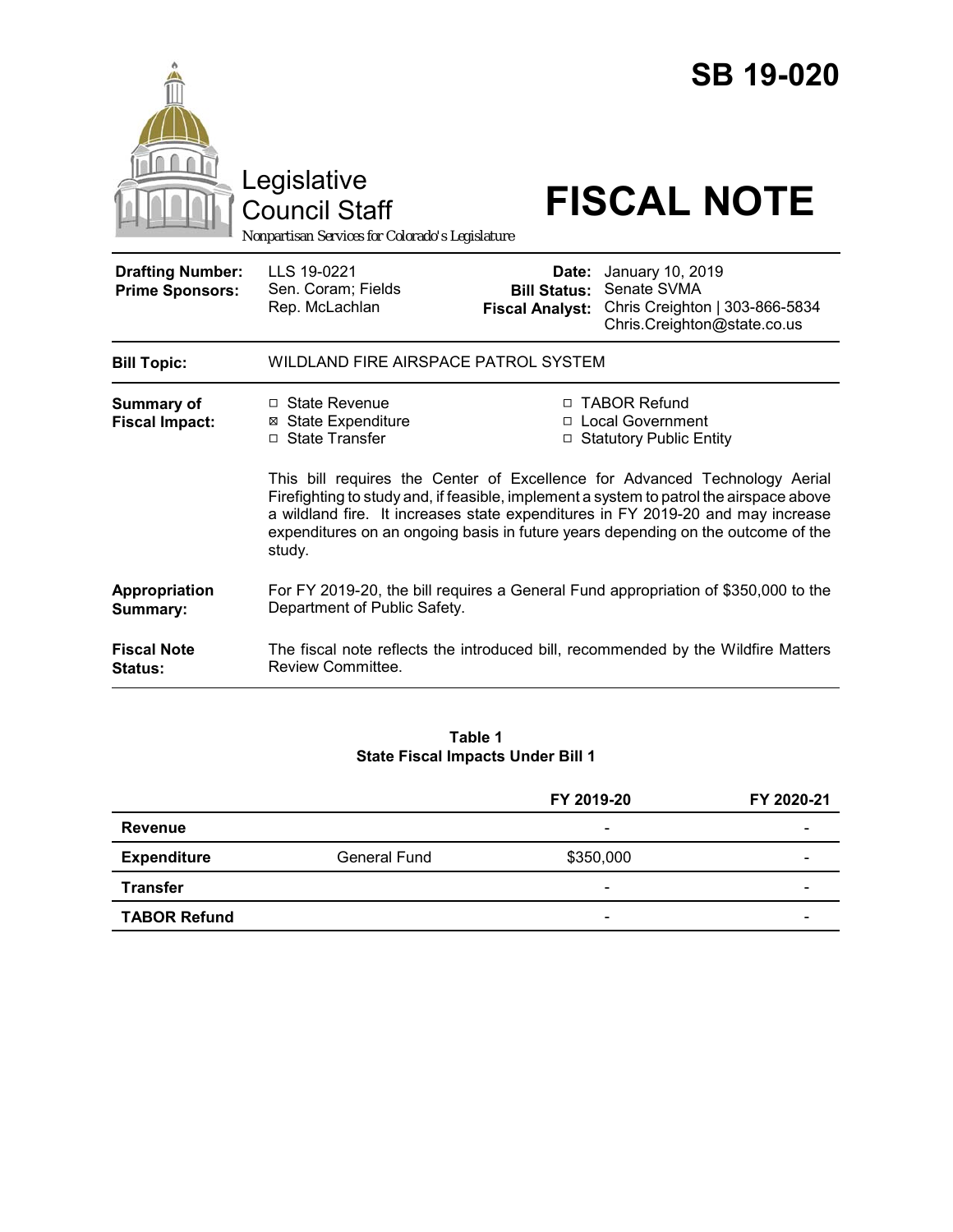January 10, 2019

# **Summary of Legislation**

This bill requires the Center of Excellence for Advanced Technology Aerial Firefighting (COE) in the Department of Public Safety (DPS) to study and, if feasible, implement a system to patrol the airspace above a wildland fire. The patrol system must be capable of determining whether the airspace above wildland fires is clear of obstacles such as private unmanned aircraft systems (drones) that might interfere with aerial firefighting activities.

### **Background and Assumptions.**

The COE was created in 2014 in the Division of Fire Prevention and Control in the DPS to protect the citizens, land, and resources in Colorado by researching, testing, and evaluating new and existing technologies that support sustainable, effective, and efficient aerial firefighting techniques. According to the COE, there were five incidents of drones delaying or disrupting aerial fire suppression activities in 2018. Currently, the detection of drones is done through visual observation.

Currently two types of technologies are most commonly used to detect drones. These systems use radio tracking or radar based tracking technology. It is assumed that the COE will study both types of systems and make a recommendation about the use and implementation requirements of each. The impacts identified in this analysis are for the study of such systems. It is further assumed that any appropriation to cover the implementation of such a system, if needed, will be requested through the annual budget process, once this study is complete.

### **State Expenditures**

For FY 2019-20 only, this bill increases costs in the DPS by \$350,000 General Fund to study systems to patrol the airspace above wildland fires. Costs assume that two systems will be purchased, tested, and evaluated: one radio frequency system and one radar system. The total cost for both systems is \$300,000. Other costs are assumed to be \$50,000, and includes \$30,000 for hardware and \$20,000 for vendor evaluation and travel costs. At the time of this writing no such system is available to be leased, rented, or borrowed.

This bill also increases workload for the COE to work with vendors and to conduct the study, however this workload can be accomplished within existing appropriations. Depending on the outcome of the study future appropriations to the COE may be needed to implement a full airspace patrol system.

### **Effective Date**

The bill takes effect August 2, 2019, if the General Assembly adjourns on May 3, 2019, as scheduled, and no referendum petition is filed.

### **State Appropriations**

For FY 2019-20, the bill requires an appropriation of \$350,000 General Fund to the Department of Public Safety.